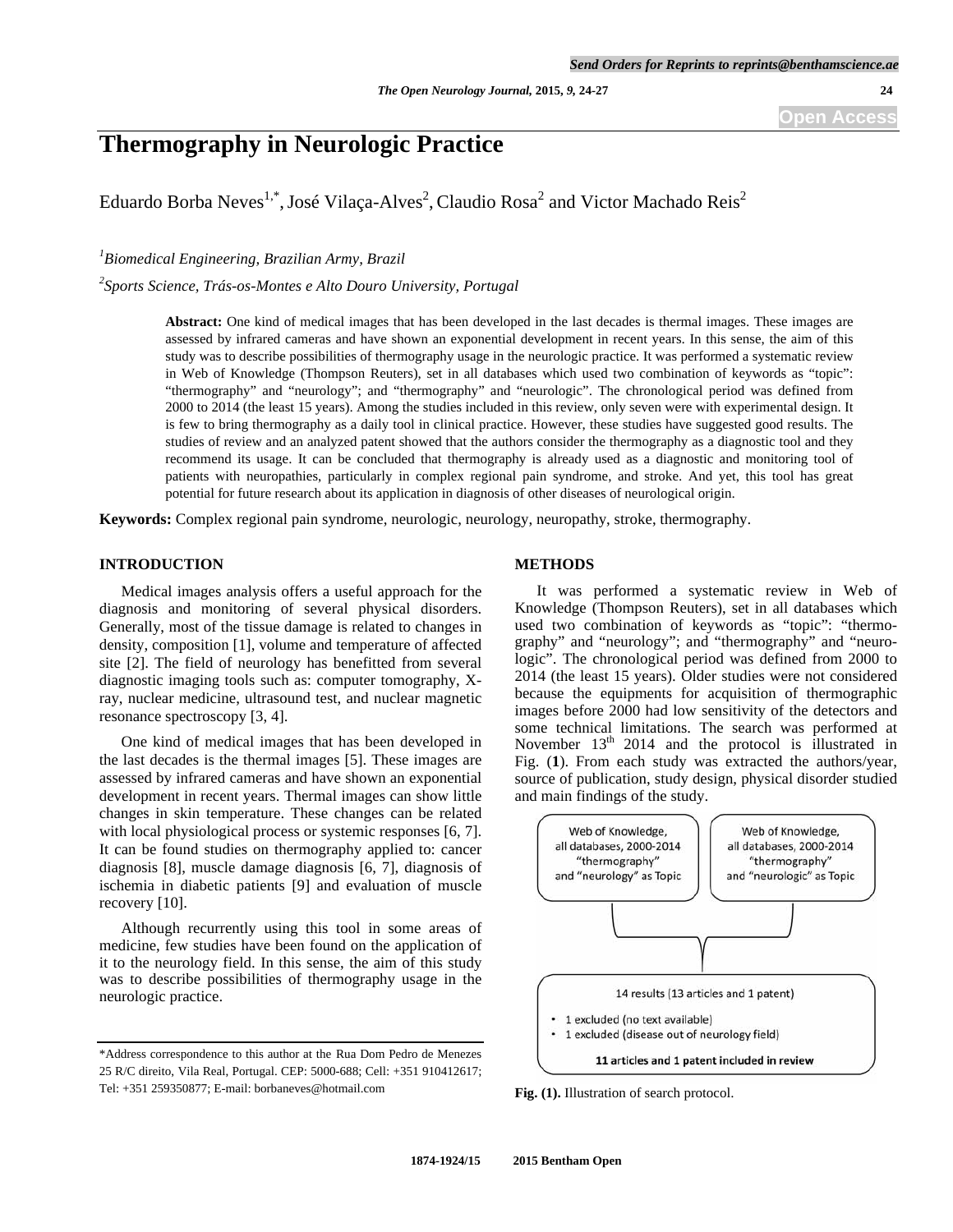### **RESULTS**

 After research, some data was extracted from articles to show the main characteristics of analyzed papers. These data are presented in Table **1**.

## **DISCUSSION**

 The studies involving thermography in neurology, in this century, started in 2001 with Riedl *et al*. [11] that performed a research about the complex regional pain syndrome that is a special form of neuropathic pain that develops after a minor trauma in extremities. In this study participated 17 stroke patients, 21 patients in the acute and late stage of complex regional pain syndrome I (CRPS I) and 23 healthy subjects as control group. The authors performed a detailed neurological examination of the sample; after a sweating was

induced peripherally and centrally by carbachol iontophoresis and quantified by evaporation hygrometry. They used the infrared thermography to assess the skin temperature. In conclusion, they suggest that many clinical symptoms in CRPS I could be explained by a central nervous system pathophysiology [11]. In this study, thermal images were used to monitoring clinical conditions of patients.

 Soldo-Butkovic *et al*. [12], in 2002, performed the characterization of thermal patterns in neurologically normal subjects and patients with affection of peripheral neural structures of the lumbosacral region, with special reference to anterior femoral surface. The authors concluded that was an isothermal disorganization and altered the angle of inclination of isothermal lines against horizontal line and in the presence of isothermia it can be a reliable sign of

| Table 1. Main characteristics of analyzed papers involving Thermography and Neurology. |  |  |  |
|----------------------------------------------------------------------------------------|--|--|--|
|----------------------------------------------------------------------------------------|--|--|--|

| <b>Authors / Year</b>               | Journal                                                                              | <b>Study Disign</b> | <b>Physical Disorder</b>                               | <b>Main Findings</b>                                                                                                                                                  |
|-------------------------------------|--------------------------------------------------------------------------------------|---------------------|--------------------------------------------------------|-----------------------------------------------------------------------------------------------------------------------------------------------------------------------|
| Riedl et al., 2001 [11]             | Acta Neurologica<br>Scandinavica                                                     | Experimental        | complex regional pain<br>syndrome I                    | clarification of complex regional pain<br>syndrome pathophysiology                                                                                                    |
| Soldo-Butkovic et al.,<br>2002 [12] | Neurologia Croatica                                                                  | Experimental        | affection of peripheral<br>neural structures           | Characterization of thermal patterns in<br>neurologically normal subjects and patients<br>with affection of peripheral neural structures<br>of the lumbosacral region |
| Stulin et al., 2003<br>$[13]$       | Zhurnal Nevropatologii I<br>Psikhiatrii Imeni S S<br>Korsakova                       | Review              | Neurology field                                        | Inconclusive                                                                                                                                                          |
| Carbone et al., 2003<br>[14]        | Italian heart journal                                                                | Review              | cerebral ischemia                                      | the combination of techniques can lead to the<br>identification of vulnerable people to cerebral<br>ischemia                                                          |
| Koumykov, 2003 [3]                  | Proceedings of<br><b>International Conference</b><br>Physics and Control 2003        | Review              | Medicine field and<br>Neurology field                  | physics is the basis of all advanced<br>technologies used in medical diagnostics<br>today                                                                             |
| Gradl et al., 2003<br>$[15]$        | Zentralblatt Fur Chirurgie                                                           | Experimental        | complex regional pain<br>syndrome I                    | thermography and radiographs facilitated the<br>complex regional pain syndrome diagnosis.                                                                             |
| Belenko 2011 [16]                   | Patent                                                                               | Patent              | Neurology field                                        | Computer Software                                                                                                                                                     |
| Mazilu et al., 2011<br>[17]         | Revista medico-<br>chirurgicala a Societatii<br>de Medici si Naturalisti<br>din Iasi | Experimental        | Diabetic neuropathy                                    | thermographic changes in diabetic patients are<br>an early sign in the detection and prevention<br>of risk of foot injury                                             |
| Suzuki et al, 2013 [4]              | Brain & Development                                                                  | Experimental        | severe motor and<br>intellectual disabilities          | excessive sympathetic nerve activities in<br>people with severe motor and intellectual<br>disabilities                                                                |
| Peltz et al., 2012 [18]             | Handchirurgie<br>Mikrochirurgie Plastische<br>Chirurgie                              | Guidelines          | complex regional pain<br>syndrome                      | A temperature difference can be detected via<br>infrared thermography in these patients                                                                               |
| Karaszewski et al.,<br>2013 [19]    | Journal Of Cerebral<br><b>Blood Flow and</b><br>Metabolism                           | Experimental        | patients with ischemic<br>stroke                       | the elevated temperature in ischemic brain<br>reflects a local tissue response to ischemia                                                                            |
| Grossbard et al., 2014<br>[20]      | Veterinary Surgery                                                                   | Experimental        | dogs with thoracolumbar<br>intervertebral disk disease | the thermal images reached a rate higher than<br>90% in localizing the site of intervertebral<br>disk protrusion                                                      |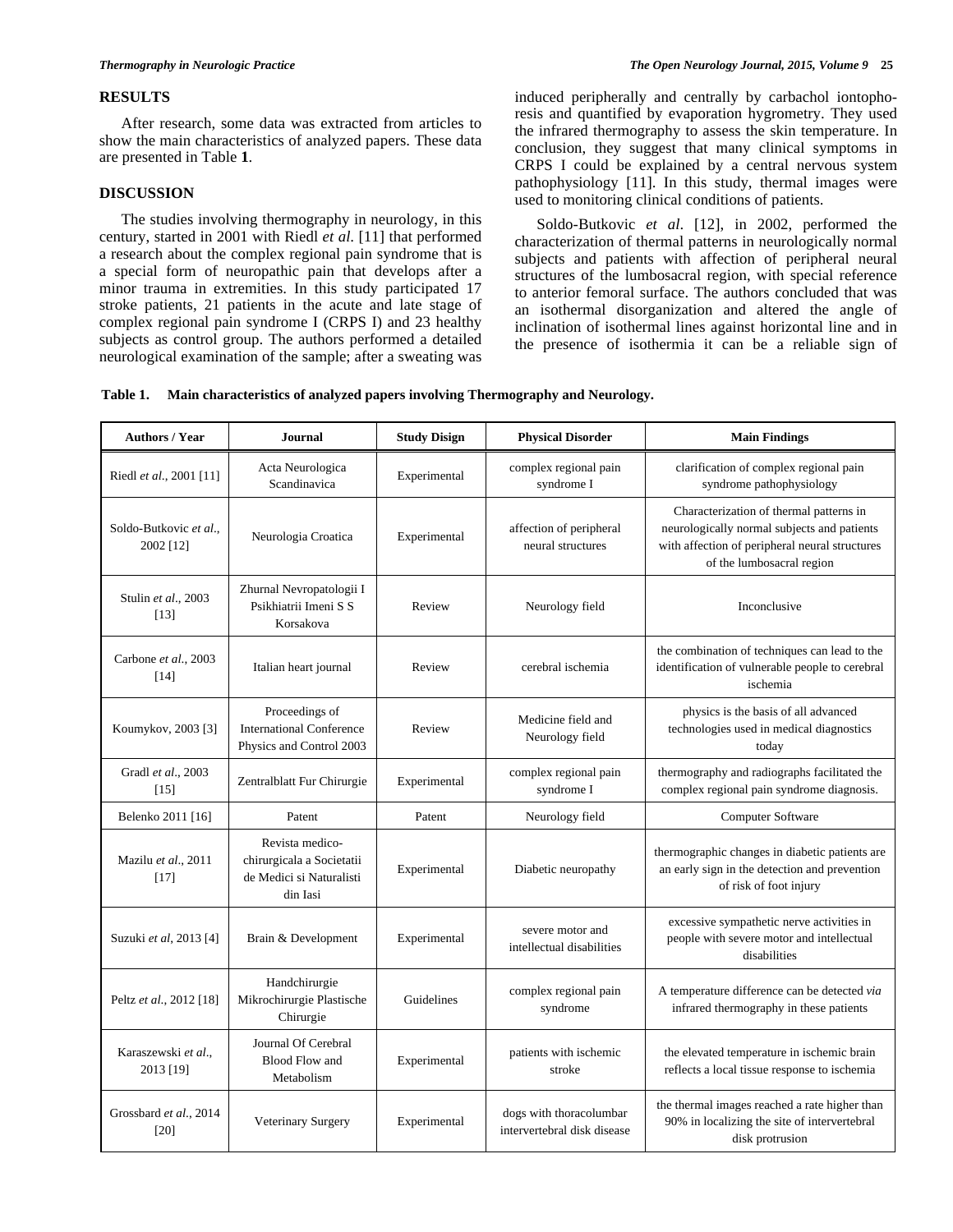peripheral nervous system lesion at this specific localization. They proposed that this diagnostic criterion can be introduced in the clinical practice [12].

 In 2003, Stulin *et al*. [13] published a review study which discusses the usability of thermography in neurology field, but they did not close the subject. They also reported the use of thermal images in recognizing pre-cancer and cancer conditions in mammaria, joint diseases, and diagnosis of arterial occlusion. In the same year, Carbone *et al*. [14] wrote another review which focused on new possibilities of investigation and detection of atherosclerotic carotid plaque and cited the intravascular thermography as one of them. This can be considered important to neurology practice because the distal embolization of atheromatous debris originated from carotid plaque disruption are the most common pathogenic mechanisms for cerebral ischemia [14]. The authors concluded that the combination of techniques can lead to the identification of vulnerable people to cerebral ischemia [14].

 During the International Conference of Physics and Control in 2003, Koumykov [3] presented a paper that showed the analysis of diagnostic methods based on physical phenomena: X-ray examination, thermography, nuclear medicine, ultrasound test, endoscopy, the method of electronic paramagnetic resonance, electrocardiography, nuclear magnetic resonance spectroscopy, X-ray and positron-emission computer tomography, biomagnetism, and luminescent analysis. He justified this presentation saying that one of the actual problems of modem medicine is monitoring and control of functioning of human organs and physiological systems. Regarding the use of thermography, this explanation is in agreement with the investigations of Stulin *et al*. [13], Soldo-Butkovic *et al*. [12] and Riedl *et al*. [11].

 The complex regional pain syndrome I represents a frequent complication following distal radial fractures [15]. Thus, Gradl *et al*. [15] used thermography and bilateral radiographs of both hands, apart from a detailed clinical examination during 8 and 16 weeks after trauma, to monitoring 158 patients with distal radial fractures. At the end of the observation period 11% of patients were identified as CRPS I. Thermography showed 58% of sensibility and 66% of specificity. Again, thermography was used as a complementary tool for neural disorder diagnosis.

 In 2011, Belenko [16] patented his invention applied to neurology and physiology, which intended to deciphering infrared irradiation from human body surface by method of computer thermography. He used as reference a point serve infrared irradiation, with known temperature. The software can classify the regions according to temperature variations in: physiological strain, light degree decrease / enhancing of lability, medium degree decrease /enhancing of lability, or high degree decrease /enhancing of lability [16].

 Diabetes mellitus is known as the most common cause of neuropathy worldwide, In this sense, Mazilu *et al*. [17] performed a study to demonstrate the effectiveness of the thermography method in assessing and diagnosing peripheral polyneuropathy and risk of developing ulcerative lesions in diabetic patients. This study included 90 patients of both

sexes, aged from 18 to 70 years. The authors concluded that thermographic changes in patients with sensory-motor neuropathy are an early sign in the detection and prevention of risk of foot injury. So, they suggested thermography usage as a method for diagnosis and dynamic evaluation of patients with peripheral sensory-motor polyneuropathy [17].

 Patients with severe motor and intellectual disabilities (SMID) frequently suffer from autonomic nervous system disorders. Therefore, early recognition of these symptoms is important to improve support for SMID. Suzuki *et al*. [4] that investigated the autonomic nervous function in people with SMID by skin vasomotor responses to cold stimuli. Infrared thermography was used to measure their hand skin temperature before and after cold stimuli. A distal-dorsal difference (DDD) at baseline and the recovery rate of the second fingertip and dorsum were calculated. The results suggest excessive sympathetic nerve activities in people with SMID [4].

 Another document about CRPS was published by Peltz *et al*. [18] under the title "Diagnostic Guidelines for Complex Regional Pain Syndrome". In this document, they cited again the usage of thermography to reach a diagnostic of CRPS. He wrote that a gold standard in diagnosing CRPS has not been found, but a temperature difference that can be detected *via* infrared thermography and electrophysiological examinations can show a nerve lesion and support a differential diagnostic between CRPS type I and II [18].

 According to Karaszewski *et al*. [19], pyrexia soon after stroke is associated with poor functional outcome and severe stroke. In this sense, they compared brain temperature measured twice in the first week after the stroke with tympanic temperature measurements (assessed by sensors of infrared) to determine the relationship between temperature in ischemic and contralateral normal brain with body temperature profile. Forty patients participated in this study and the authors [19] concluded that in this sample the brain temperature was higher than the body temperature; that while pyrexia reflects the systemic response to stroke, it occurs later, and is associated with adverse outcomes. The elevated temperature in ischemic brain reflects a local tissue response to ischemia.

 The same authors [19] also discussed the practical applying of this knowledge writing that higher temperatures accelerate ischemic damage and opening of the blood–brain barrier. Thus, higher temperatures in contralateral brain could influence lesion progression and worsen outcome by the opening blood–brain barrier in the ischemic tissue, exacerbating tissue swelling and promoting lesion expansion. Therefore, therapeutic hypothermia might work by cooling non ischemic tissue, preventing the opening of the blood– brain barrier, and preventing infarct growth.

 A recent study [20] showed the application of thermography in the diagnosis of dogs with thoracolumbar intervertebral disk disease (TLIVDD). The sample was composed by 58 chondrodystrophic dogs with Type I TLIVDD and 14 chondrodystrophic dogs with no evidence of TLIVDD. As conclusions, the thermal images reached a rate of 90% successful differentiating among normal dogs and 97% successful in identifying the abnormal